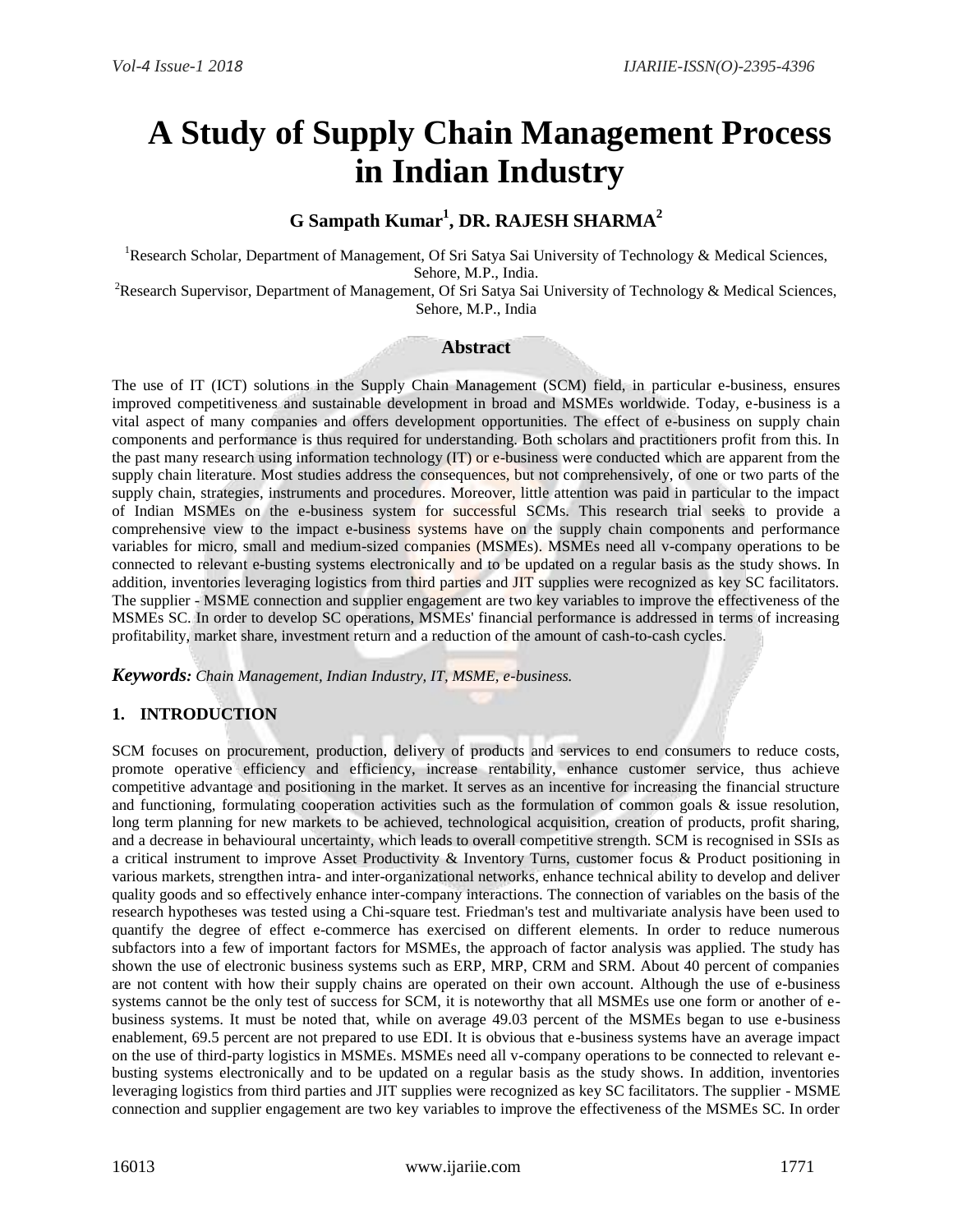to develop SC operations, MSMEs' financial performance is addressed in terms of increasing profitability, market share, investment return and a reduction of the amount of cash-to-cash cycles.

# **2. MSME**

Small and medium-sized enterprises (SMEs) build their economy in a growing nation such as India in the same manner as their major position in the globe. In the last several decades, the MSME sector has influenced the economy of the nation actively and dynamically. Industrialization allows the development of rural and remote regions, since MSMEs provide a substantial contribution to job creation and GDP growth. Consequently, it is feasible to achieve equilibrated regional growth, which will assist the nation to go from traditional segments to contemporary segments in the economic transition of small industries. This historic procedure is in line with the diverse characteristics of these sectors (Dixit & Pandey, 2011). While basic skills and the mechanism characterise some tiny units, many others employ contemporary and advanced technology to tackle the growing problems of the business. SSIs are thus always engaged in improving production technology in speeding the productivity of many essential fields, such as agriculture and manufacturing. Therefore, to meet the demands of these sectors it is essential to adopt a more economic and varied manner. Because of its strategic framework, they consistently contribute to the national planning scheme. In India, both farming and medium and big businesses are directly linked to the dynamic and effective decentralised sector. The SSIs thus form a crucial aspect of the Indian economy (Feeney & Madill, 2002). The decentralisation and widespread dispersion of economic activity, enterprise and economic rewards depend entirely on the whole socialist design of society with a job.

The Indian planning plans follow the fundamental principle of using current technology and then use it in medium and large-scale development. SSIs are required to take an active role and make adjustments in size required both horizontally and vertically in order to create mutual collaboration. As a result, there are two separate kinds of industrialization in each country: small and major industry (Srinivas, 2013). As for others, the Indian planning framework was thus valued in this nation as well, intellectually and commercially. In addition to its own nation, India also operates in other developing nations the biggest and oldest development programmes for small enterprises (Brouthers & Hennart, 2007). It goes without saying that in recent years the small industry has now emerged as the dynamic and most dynamic sector in the Indian economy. A great number of efforts with a growing investment limit in Rupees One Crore plant & equipment and trade operations in the MSMEs area was conducted with the inception of the Small, Small, and Medium Enterprise Development (MSMED) Act from 2nD October 2006, in order to further grow the sector within the previous definition of 'small scale industries.' Second in the nation for job creation, the MSME sector is regarded to be an excellent driver for both inclusive and dispersed development (Cheah & Cheah, 2005). The National Small Industries Corporation Ltd. (NSIC), a supplier to this sector, is thereby encouraging the growth and promotion of small and medium-sized firms and of MSME companies. A number of customer-specific plans are thus put in place to enable small- and medium-sized businesses to achieve competitiveness, finance support, support of technological technologies and other assistance services. However, as a strategic instrument for entrepreneurial development, marketing drives growth for their survival in the SME sector. As the MSME industry lacks sufficient resources for the promotion of its goods and services, institutional help is required to handle this field. In this aspect, NSIC is quite helpful in facilitating the marketing support system (Feeney & Madill, 2002). This study proposal thus discusses the efficiency of the marketing support scheme for small manufacturing companies in the Gujarat state. Moreover, in view of the issues the MSME sector is experiencing to advise on boosting more productivity in such companies, the topic of efficient cluster management has been investigated.

# **3. SIGNIFICANCE OF MSMES IN THE PRESENT CONTEXT**

The Indian industry shows significant improvement in numerous industries, such as the production, food processing, textiles and garments, and agro-services, as the fast expansion of the Indian market. As a result, small and mediumsized companies are quickly developing in the form of auxiliary industry (Srinivas, 2013). The Indian economy is predominantly agricultural, with the rise of other sectors, such as industry, services and manufacturing, essential to support its development. SMEs are thus a key element of the supply chain of the large-scale industries, which is an essential connection to the broader industry industry. The small-scale enterprises have a particular position in the development planning framework because of their substantial contributions to Indian economy in figure 1.1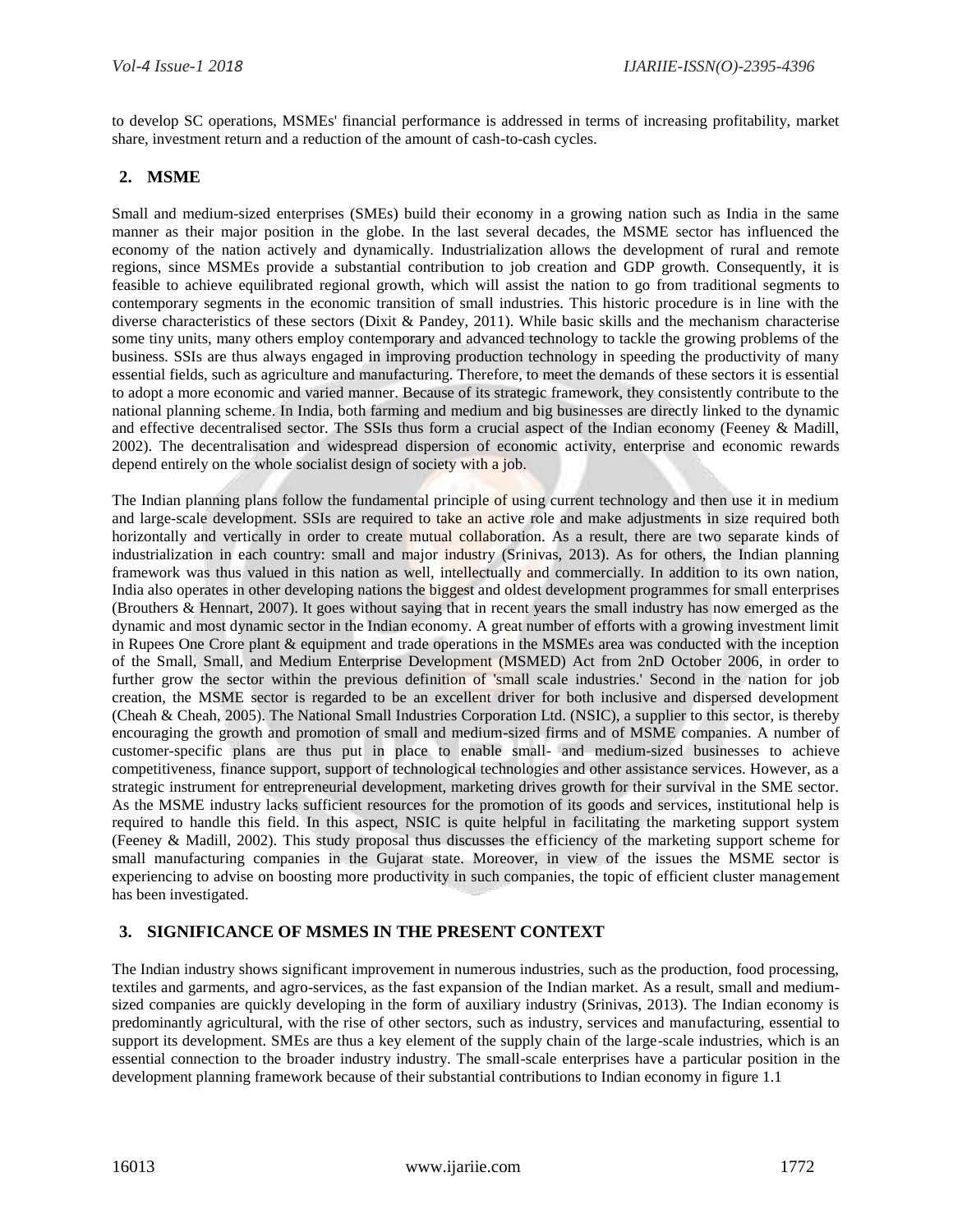| Home | Knowlede Paper R., R<br>Tombs                                                                                                                                                  |                                                                                                         |                                                                                                                                                                                                         | Sign In<br>$\omega$                                                                     |  |  |  |  |  |  |
|------|--------------------------------------------------------------------------------------------------------------------------------------------------------------------------------|---------------------------------------------------------------------------------------------------------|---------------------------------------------------------------------------------------------------------------------------------------------------------------------------------------------------------|-----------------------------------------------------------------------------------------|--|--|--|--|--|--|
|      | ₩<br>63<br>Q                                                                                                                                                                   | $\circledcirc \circ \cdots \circledcirc \mathscr{L}$<br>Key Statistics on Economic Contribution of MSME |                                                                                                                                                                                                         |                                                                                         |  |  |  |  |  |  |
|      | <b>Share of</b>                                                                                                                                                                |                                                                                                         | Value                                                                                                                                                                                                   | 靈<br>Edit PDF<br>Edit test and images in PDF files<br>Comment                           |  |  |  |  |  |  |
|      | Industrial units                                                                                                                                                               |                                                                                                         | 95%                                                                                                                                                                                                     | Combine Files >                                                                         |  |  |  |  |  |  |
|      | Industrial output                                                                                                                                                              | <b>RASHAW MARK</b><br><b>Key Statistics on</b><br>Economic                                              | 45%                                                                                                                                                                                                     | Organize Pages                                                                          |  |  |  |  |  |  |
|      | Exports (in value)                                                                                                                                                             | <b>Contribution of MSME</b>                                                                             | 40%                                                                                                                                                                                                     | Adobe Acrobat Pro DC<br>Defete, insert, extract, cir-                                   |  |  |  |  |  |  |
|      | <b>Employment (in millions)</b>                                                                                                                                                |                                                                                                         | 69                                                                                                                                                                                                      | ristate peque<br>Learn more                                                             |  |  |  |  |  |  |
|      | Source: Ministry of MSME, Annual Report, 2009-10; Reserve Bank of India (RBI)                                                                                                  |                                                                                                         |                                                                                                                                                                                                         | <b>Redact</b>                                                                           |  |  |  |  |  |  |
|      | As per the 4th Census of MSME Sector, this<br>sector employs an estimated 59.7 million<br>people in over 26.1 million enterprises. During<br>recent times, the MSME sector has |                                                                                                         | Despite the laurels, the growth of the sector has<br>been significantly constrained owing to gaps in<br>financing needs of MSMEs. In addition to the<br>dearth of access to formal finance. MSMEs also, | WinConvert and edit PDFs<br>Activitie<br>Han To With Acrobat Pro DC<br>Statt Fred Trief |  |  |  |  |  |  |

**Fig 1.1: Statistical data on MSME contribution**

The MSME sector plays a key role in employing around 60 million people in more than 26 million companies, according to the 4th Census Report. An analysis of the entire industry picture may show that in recent years the MSME sector has consistently increased its growth rate. The MSME industry may be divided into two divisions in accordance with the MSMED law of 2006-

- Manufacturing companies- The first schedule of the Industrial Development and Regulation Act of 1951 shows clearly the production companies (Brouthers  $\&$  Hennart, 2007).
- Service companies The Act expressly includes service providing companies in terms of investment in equipment.

Despite all these successes, the expansion of this industry has suffered the following problems, namely: a) technical obsolescence, b) lack of infrastructure, c) skills shortages, d) marketing limits, and e). Despite fast expansion of various registered and unregistered companies, India faces the issues of geographic inequality (Brouthers & Hennart, 2007).

The state of Gujarat has demonstrated pioneering effort in the adoption of development ideas and has significantly improved physical and social infrastructure. In addition to setting up a nodal agency for private involvement to encourage infrastructural development, this state also has adopted the PSP (Private Sector Participation) Law to stimulate fast industrial expansion inside the state. However, this State has sought to ensure balanced regional development with enough infrastructure by implementing this rule as laid forth in the Gujarat Infrastructure Development Act(GIDB) of 1999. In addition, owing to their crucial role in maintaining these major projects and giving necessary support to existing infrastructure, the State is encouraging a rising number of vital international and domestic investments. MSMEs in Gujarat are impacted by world and domestic economic trends, which are associated with company performance and technological and commercial advances (De Ferranti & Ody, 2007). In the MSMEs which are regarded a significant part of this sector, the manufacturing industry in Gujarat has its solid foundation. The Gujarat now has more than 320 000 MSMEs, which is why they play a key role in the State's economic contribution, notably with regard to value added services, the production of employment and growth of enterprises.

Most MSMEs in India are composed of a cluster. The 4th MSME Census Report stated that over 2 443 categories include around 321 goods in India. In addition, Gujarat is projected to build 16 more new clusters, as suggested by the Associated Chambers of Commerce and Industry of India (ASSOCHAM), which would accommodate 32,000 small and medium firms in the nation and government with the greatest number of clusters, 369, with the nation and the government approval of six additional clusters. The result is that an estimated 6.5 lakh employment would be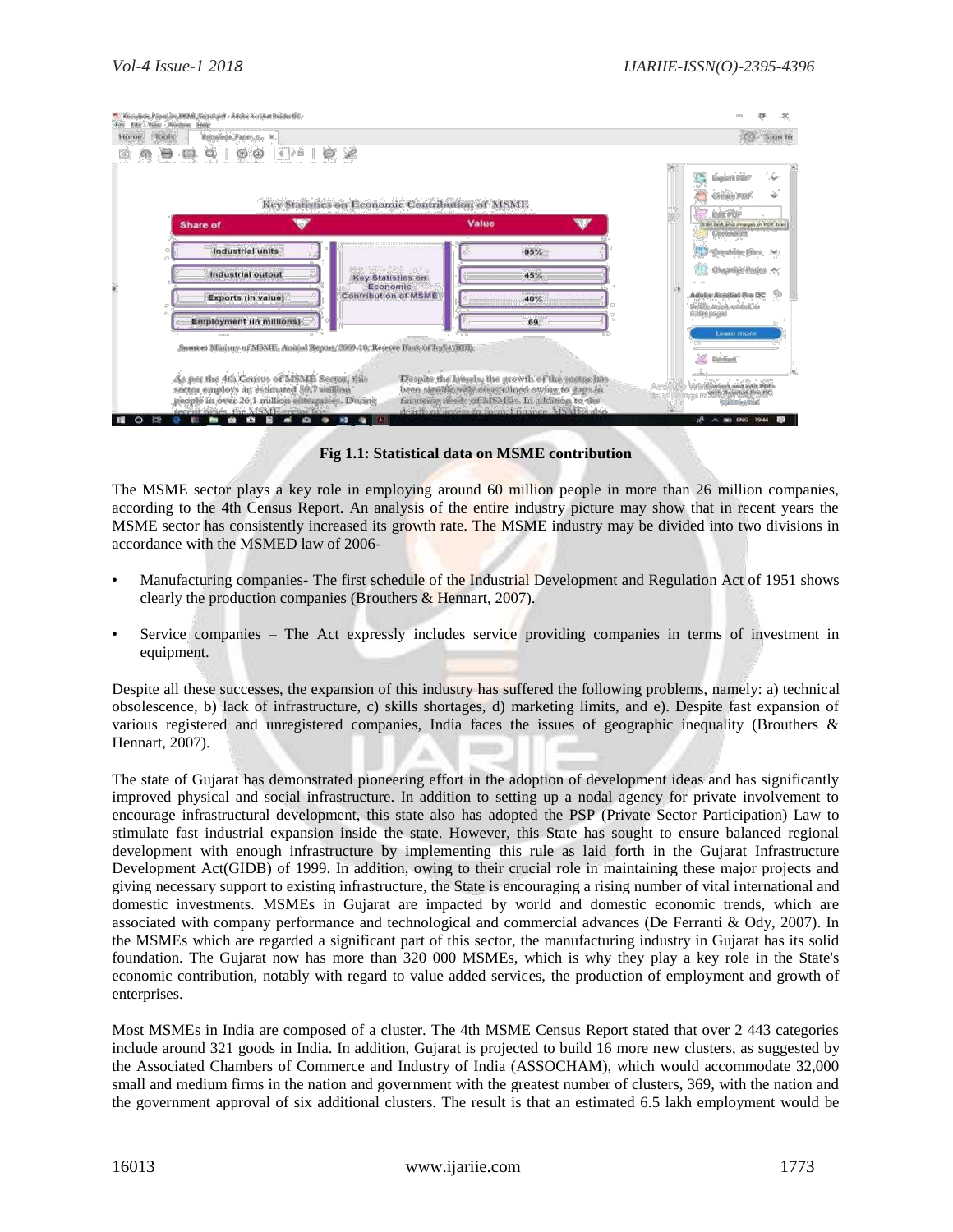produced by the State (Cheah & Cheah, 2005). The ASSOCHAM Gujarat Council has offered the name of the seven clusters that would provide a basis for growth with the right use of a Construction Fund, apart from allocating the amount of the capital to the development of the basic and required infrastructure in the proposed clusters, the cluster consists of 16 groups: Rajkota, Surat, Benedictine, Gandhinagar, Gonda, Gondal, Wankaner, Wanganer, Savarkundla, Kalol, Morbi, Dhoraji, Ankleshwar and Jamnagar. In 2009-2010, the micro-electricity industry contributed 40 percent to GDP by producing the estimated products and services of around 20 lakh crores. Due to its crucial role in the creation of jobs, cost competence, quality improvements, increase of productivity, infrastructure development and expansion of the export market via competent market competition management the many smaller industrial clusters have enormous importance in the Indian economy (Cheah & Cheah, 2005).

#### **4. INDIA GOVERNMENT POLICIES ON SMALL SCALE INDUSTRIES**

The Indian government promotes small-scale enterprises, which are the backbone of Indian economics, with different investment limitations and terms to meet their requirements. This whole process is altering according to global demand.

The concept and standards of SSIs have undergone radical revisions since 1991 with Dr. M. Singh's introduction of LPG policy. Although the modulations with a large variety of products make an enormous contribution to the economic growth of the nation, the SSI industry is generally recognised. Modern SSIs mostly produce goods, such as plastic, ceramic, hardware, automotive components, glass, bicycle, infrastructure, handloom, etc. Due to the supporting role of the Government of India, SSI businesses with lower capital investment and Flexible capital needs may be created very easily (Srinivas, 2013). With the ever-growing quantity of SSIs, SSIs may play an essential role in creating jobs and meeting necessary requirements for export. The Government has established different development and promotion policies for small-scale companies after the adoption of the MSMED Act, 2006. The SSI is intended to meet market demands and meet the targeted export objectives to increase this segment's profitability with the support of the Industrial Policy Resolution.

Production has been one of the core sectors in the India economy, accounting for 16% of FY12's real GDP and 12% of the workforce of India. But it is apparent from the pattern in recent years that growth in this sector is strongly correlated with the total GDP growth rate. Between addition, in FY05-FY12, the manufacturing sector saw a slightly greater growth rate of roughly 8.5% than the GDP total of 8.4%. This high expansion has been accompanied by a changing sector, i.e. from a dominated public sector to a more private company (Brouthers & Hennart, 2007). In recent years UNIDO has named India, because of the industry's worldwide impetus, as the biggest producer of textiles, medicines, machinery, chemical goods and machinery. The significance of this industry, both at the national and worldwide level, is likely to be increased in the next years as a combination of supply-side benefits, governmental measures and private sector activities in figure 1.2



**Fig 1.2: Growth of Manufacturing Sector**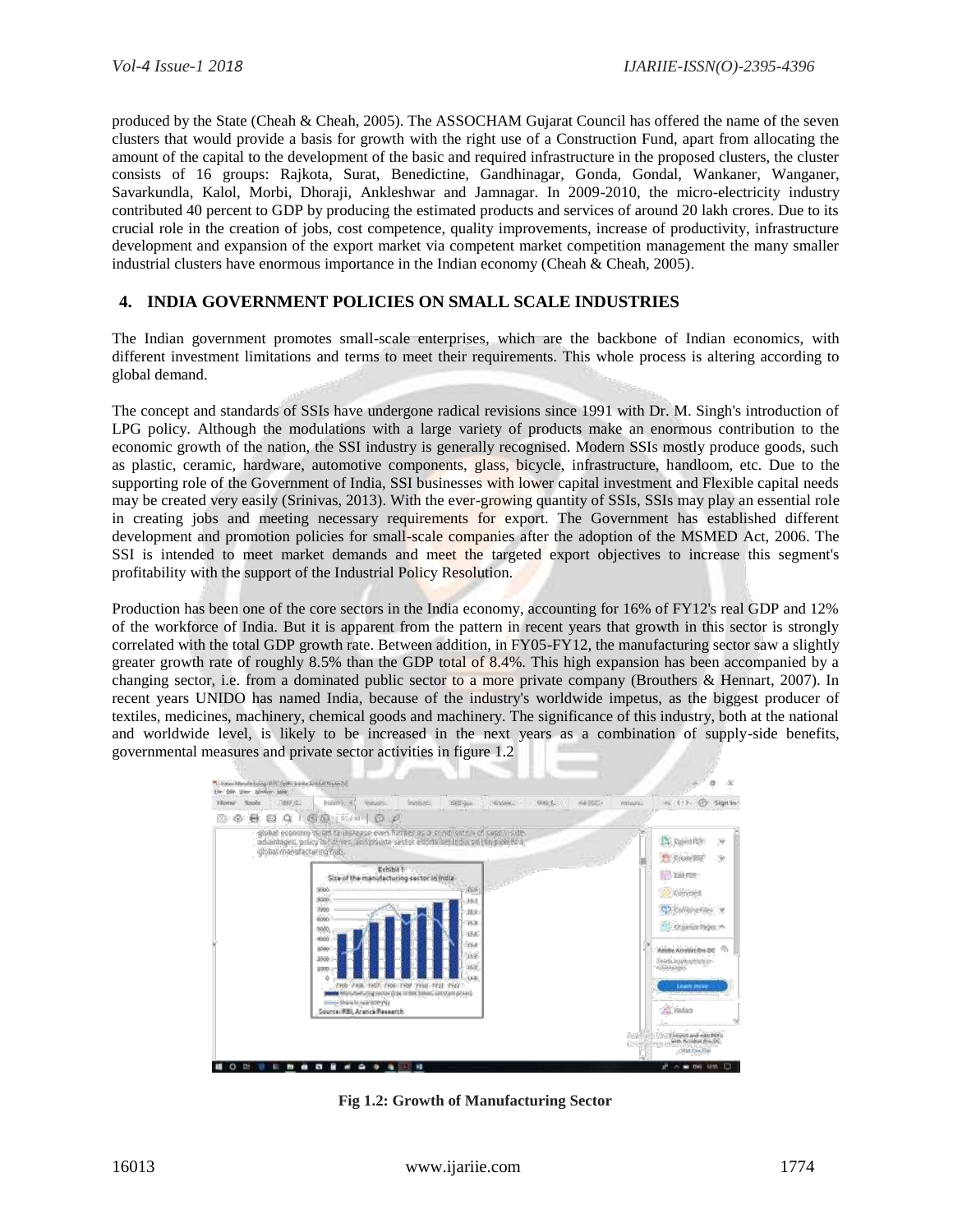Increasing industrial exports from India have been driven by demand in sophisticated economies. The statistics clearly state that 29% of the total items exported from India are used by sophisticated economies. In addition, the US and Western Europe are significant customers in the advanced economies. This pattern will certainly alter with the expansion of developing economies and Asia, Africa, and the Near East will soon be outperforming the developed market (Brouthers & Hennart, 2007). With the advent of the Middle East as an important market for a variety of Indian items such as ready-made clothing, gems and jewellery and technical items, some obvious shift is already evident. It may also be projected that the aforementioned tendency will increase in the near future with greater commercial relations with ASEAN countries, Latin America, China and Africa.

Manufacturing exports had a steep 15.6 percent decrease in the year-earlier period from 310.35 BN to USD 262 BN in the year-earlier period 16 in FY 15. This decrease could only be associated with a 17.2% decrease in exports of manufactured items, representing 23% of overall manufacturing exports. Gems & Jewelry, petroleum and textiles are other important items which have a large contribution to overall FY16 manufacturing exportations. However, the other key causes for the steep fall in exports include sluggish worldwide demand and turbulent global monetary markets (Cheah & Cheah, 2005). In compared to its rivals, the robust position of the rupee might also be seen as another cause for exports to decrease in figure 1.3 and figure 1.4.

| O Vien @ ha 10 minute: [] Covert World No. 2 Wenn Integrates: 2 Wents With a Ro. [] 2 CH UC (mix form: [2] Hone<br>D |                                                                                                                     |                                |                    |                        |                                         |                           |                      |                    | n n              | × | Offer bookhada |
|----------------------------------------------------------------------------------------------------------------------|---------------------------------------------------------------------------------------------------------------------|--------------------------------|--------------------|------------------------|-----------------------------------------|---------------------------|----------------------|--------------------|------------------|---|----------------|
|                                                                                                                      |                                                                                                                     |                                |                    |                        |                                         |                           |                      |                    |                  |   |                |
|                                                                                                                      | amana, husines g stack<br>31                                                                                        |                                |                    | $-43$                  | 11                                      | 16.97                     | 排斥                   | 16.8               |                  |   |                |
|                                                                                                                      |                                                                                                                     | statutests, witches and classs |                    |                        |                                         |                           |                      |                    |                  |   |                |
|                                                                                                                      | 34.<br>Note edilibe, trailer.<br>26                                                                                 | Ohai Insussi agusteri c.a.i.   |                    | 15<br>441              | 73<br>11                                | Ħ<br>$\overline{1}$       | 11<br>4T             | 31<br>$\mathbf{u}$ |                  |   |                |
|                                                                                                                      | 36<br>Fundusi                                                                                                       |                                |                    | 13                     | 44.1                                    | 73                        | $+1$                 | Ш                  |                  |   |                |
|                                                                                                                      | land, Nissly of Juneau & Programme Hydrosolettes, Chr.                                                              |                                |                    |                        |                                         |                           |                      |                    |                  |   |                |
|                                                                                                                      | PAren. 7 Including Louis an pair Financourt Endormed Classification: 2024                                           |                                |                    |                        |                                         |                           |                      |                    |                  |   |                |
|                                                                                                                      |                                                                                                                     |                                |                    |                        |                                         |                           |                      |                    |                  |   |                |
|                                                                                                                      | Monufacturing export decline in FY16 owing to volatile currency market and weak                                     |                                |                    |                        |                                         |                           |                      |                    |                  |   |                |
|                                                                                                                      | alubal demand                                                                                                       |                                |                    |                        |                                         |                           |                      |                    |                  |   |                |
|                                                                                                                      | Exports of manufacturing products declined approachly by 15.4% in FF16 to US\$ 262 by Non US\$-210.25.              |                                |                    |                        |                                         |                           |                      |                    |                  |   |                |
|                                                                                                                      |                                                                                                                     |                                |                    |                        |                                         |                           |                      |                    |                  |   |                |
|                                                                                                                      | lin in PF15 oxing to the 17.2% decline to the engineering products exports which accounted for 22% share of         |                                |                    |                        |                                         |                           |                      |                    |                  |   |                |
|                                                                                                                      | total manufacturing augusts. Other moder contributors can Gerra & Jewellery, periodes is products and testiles with |                                |                    |                        |                                         |                           |                      |                    |                  |   |                |
|                                                                                                                      | 1.9%, 11.6% and 8.5% there respectively in total manufacturing exports in FYTA. The train returns for the shorp     |                                |                    |                        |                                         |                           |                      |                    |                  |   |                |
|                                                                                                                      | decline in the exports are the tepst global densend and a volatile global contexy market. Further, stronger rupes   |                                |                    |                        |                                         |                           |                      |                    |                  |   |                |
|                                                                                                                      | compared with its poers also led to decline in exports.                                                             |                                |                    |                        |                                         |                           |                      |                    |                  |   |                |
|                                                                                                                      | Expert (US\$ million)                                                                                               |                                |                    |                        |                                         |                           |                      |                    |                  |   |                |
|                                                                                                                      | hettenhos                                                                                                           | m                              | m                  | m                      | $+114$                                  | m                         | ma                   |                    |                  |   |                |
|                                                                                                                      |                                                                                                                     | 55,27KV                        | 98913.3            | 92145.5                | 44,078.5                                | 75, 114, 41               | 42,549.9             | 5711.0718<br>3.82% |                  |   |                |
|                                                                                                                      | Depressing Grade                                                                                                    |                                |                    |                        |                                         |                           |                      |                    |                  |   |                |
|                                                                                                                      | <b>Gills &amp; trushery</b><br><b>Arisbum Prishalt</b>                                                              | 42,314.3                       | 48.914 F           | 43.045.5<br>结加工        | 41,378.6<br>A3.179.6                    | 45,348.4<br>56,764.1      | 76473.2              | 5,476              |                  |   |                |
|                                                                                                                      |                                                                                                                     | #1,480.0                       | 56,038.5           |                        | 14,994.3                                |                           | 20,422.5             | 4h<br>1905         |                  |   |                |
|                                                                                                                      | lailas                                                                                                              | TL6TA B                        | (3,715)            | 12948.9                |                                         | 16,836.3                  | 14,956.4             |                    |                  |   |                |
|                                                                                                                      | Dogs & Platermanitide<br>Coltic your Ndorry made<br>sps. Hainflatel products                                        | 10,460.6<br><b>TAD9.8</b>      | 12,185.9<br>6929   | 16,634<br><b>BARTI</b> | 14,944.7<br>T1.590.6                    | 15,433.9<br><b>YEZPIN</b> | 14,983 &<br>Yà TON H | 16<br>LIPV         |                  |   |                |
|                                                                                                                      |                                                                                                                     |                                |                    |                        |                                         |                           |                      |                    |                  |   |                |
|                                                                                                                      | Olivei Connectibus                                                                                                  | <b>BERTH</b>                   | <b>1000AF</b>      | 105,2957               | 104,7844                                | <b>99, 148, 2</b>         | 41341                | 在作业                |                  |   |                |
|                                                                                                                      | <b>Tetal Exports</b>                                                                                                |                                | 201318-2 205,565.9 |                        | 000.000.7 314,415.7 818,352.0 362,003.7 |                           |                      | 5.99%              |                  |   |                |
|                                                                                                                      | <b>Dona Hill</b><br>Now Date for 2015-18 top prevented and also for 2014-12 i.m. nound.                             |                                |                    |                        |                                         |                           |                      |                    |                  |   |                |
|                                                                                                                      |                                                                                                                     |                                |                    |                        |                                         |                           |                      |                    |                  |   |                |
|                                                                                                                      |                                                                                                                     |                                |                    |                        |                                         |                           |                      |                    | Activate Windows |   |                |

**Fig 1.3: Export Percentage decline**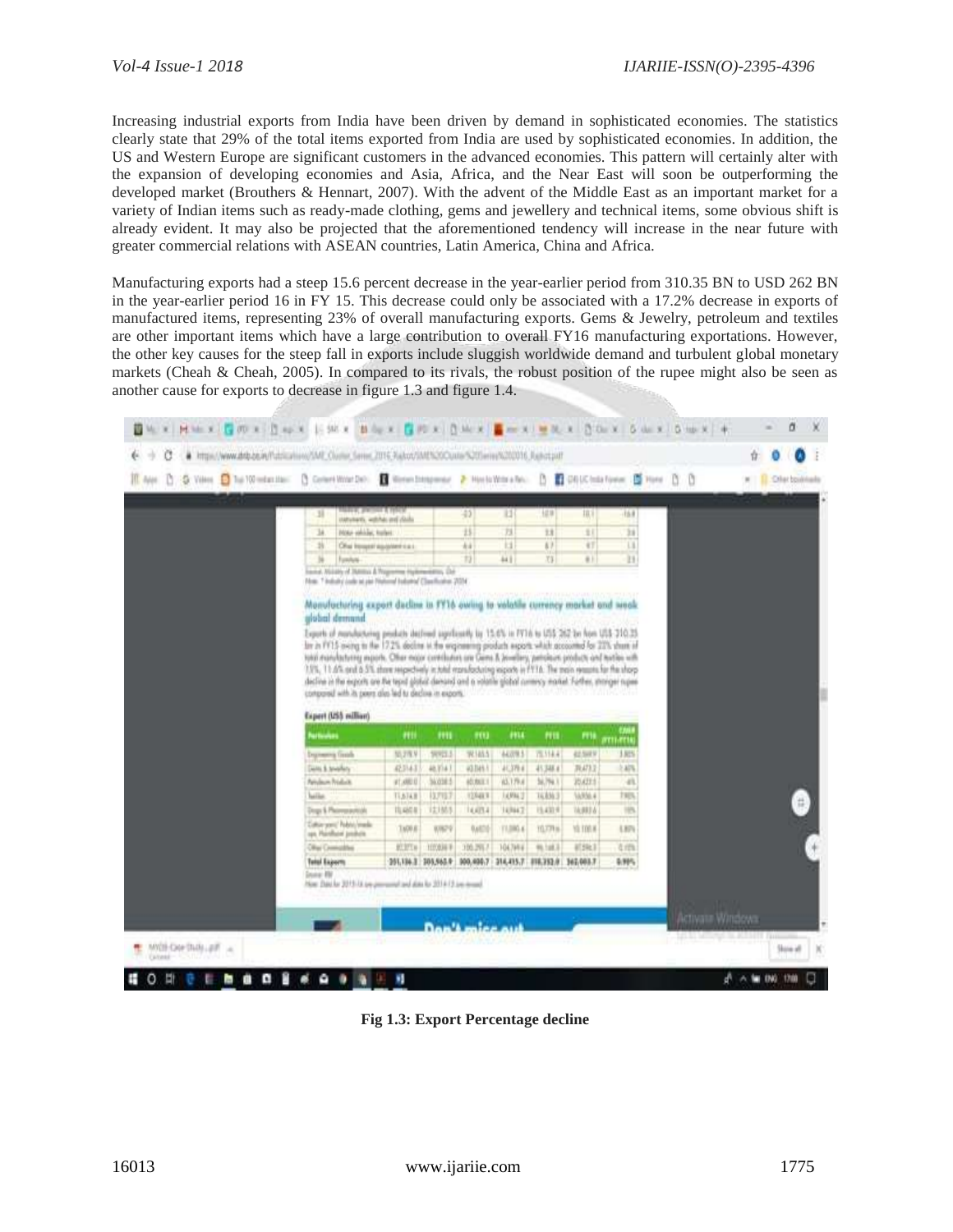| <b>Tools</b><br>Home |   | Indian - X |   | Industri |                                                        |             | Instituti                                                              | ISED gu                                                                                                                                                                                                                                                                                                                                                                                                                                                                                                        | Knowle                                                                                                                                                                                                                                                                                                                                                                            | MAS.E.                                                                                                                                                                                                                       | mc-202 | mictsury | mime |                             | $ma \leq 2$                                                                                                                                                                        | (7)                                                      | Sign In |
|----------------------|---|------------|---|----------|--------------------------------------------------------|-------------|------------------------------------------------------------------------|----------------------------------------------------------------------------------------------------------------------------------------------------------------------------------------------------------------------------------------------------------------------------------------------------------------------------------------------------------------------------------------------------------------------------------------------------------------------------------------------------------------|-----------------------------------------------------------------------------------------------------------------------------------------------------------------------------------------------------------------------------------------------------------------------------------------------------------------------------------------------------------------------------------|------------------------------------------------------------------------------------------------------------------------------------------------------------------------------------------------------------------------------|--------|----------|------|-----------------------------|------------------------------------------------------------------------------------------------------------------------------------------------------------------------------------|----------------------------------------------------------|---------|
| ы                    | œ | a          | ⊕ | ⊕        | 22 / 41                                                |             | ⊛                                                                      | 0                                                                                                                                                                                                                                                                                                                                                                                                                                                                                                              |                                                                                                                                                                                                                                                                                                                                                                                   |                                                                                                                                                                                                                              |        |          |      |                             |                                                                                                                                                                                    |                                                          |         |
|                      |   |            |   |          | $W_4$<br>W.<br>79'<br>m<br>SV.<br>are.<br>m<br>26<br>w | <b>José</b> | Statistics, Aranca Research<br>IRUE BILLY IREP<br>www.hduptar.comprise | Exhibit 24<br>Manufactured goods exports by declination IFYHI<br>beer cent!<br>II Others<br>Source: Directorate General of Commercial Intelligence and<br>Note: Others is the first of exports not classified by country<br>Exhibit 27<br>Economy growth rate by country group<br>minister Natural Industrial States of Asian experiences.<br>- Cranging and developing accreasing<br>Seurce: INF - World Economic Outlook Eatabers, April 2011,<br>Aranca Research, Note: Country groups as classified by INF | the capabilities and acceptance of the control cannot the control<br>and game and jewellery. Closer trade tes with ASEAN nations. China, Latin<br>America, and Africa in the coming decade will intensify the above frend.<br>MARINENT KONVINS<br><b>It havely indigerrialized</b><br>Aslas Aconomias<br>it from ping and:<br>developing economies.<br><b>JOSH JOIN</b><br>pages. | <sup>4</sup> A proxy for manifecturing goods exports using segments that made up 76.5 per cent of the total didma-<br>FV10 (leather and manufactures, gems and jewellery, engineering goods, coften parn, fabrics, made upo- |        |          |      | B<br>冊<br>龗<br>rotate pages | Export PDF<br>Create PDF<br>Edit PDF<br>Comment<br>- Organize Pages<br>Adobe Acrobat Pro DC<br>Deleta insert exhiact or<br>Redact<br>Convert and edit PDFs.<br>with Acrobat Pro DC | Combine Files V<br>Learn more<br><b>Start Free Trial</b> | ü<br>v  |

**Fig 1.4: Manufacturing Goods Export and Economy Growth rate**

But, for the export and general expansion of manufacturing as well as services, India's Government has undertaken a variety of programmes. This breadth of economic changes and globalisation must thus be used by small enterprises to promote holistic growth (Kotler & Keller, 2008). In addition, the following three-stage technique may be used to get actionable insights from risk reduction and portfolio analysis. In this context, they should analyse the data via active client monitoring and aggregate performance monitoring (MSME Foundation, 2012). All these analyses assist SMEs to identify important areas of credit risk and to strategically allocate credit to risk intelligence in figure 1.5



**Fig 1.5: Systematic Analysis of Project Portfolio**